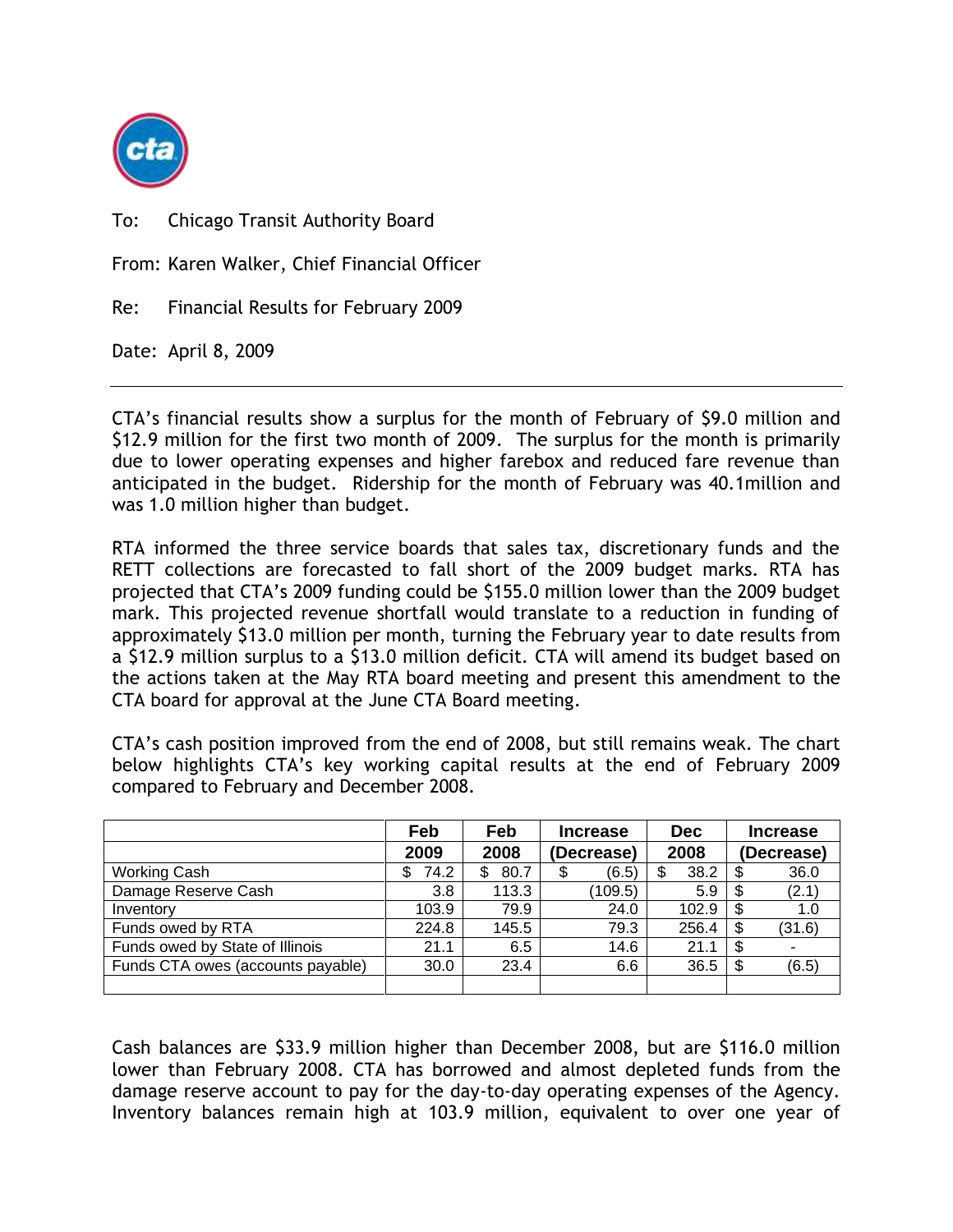material expense and funds owed to CTA have increased by \$93.9 million since February 2008.

Ridership for the month of February was 40.1 million and was 1.0 million more than budget and was 0.7 million higher than prior year. Free rides have increased by 2.6 million over the respective prior year period to 5.1 million. Bus ridership for the month of February was 25.0 million. This was 1.7 million or 7.1% more than budget and was 0.4 million or 1.8% more than February 2008. Rail ridership for February was 15.0 million and was 0.6 million or 4.0% less than budget, but was 0.2 million or 0.8% more than prior year.

Public Funding Required for Operations for the month and the year was \$55.5 million and \$117.1 million, respectively and was favorable to budget by \$9.0 million and \$12.9 million, respectively. However, this is based on the current budget receiving the full funding mark.

Recovery Ratio, which measures the percentage of operating expenses CTA funds from internally generated revenues, was 51.98% for the month and 51.18% for the year to date period. This was favorable to budget by 5.93 percentage points for the month and 4.43 percentage points for the year to date.

Operating Expenses for the month and year equaled \$99.1 million and \$208.0 million, respectively. For the current month, operating expenses were \$6.8 million or 6.4% less than budget. All expense categories were less than or equal to budget. For the year to date period, operating expenses were \$8.3 million lower than budget.

Labor Expense was \$67.8 million for the month of February and was \$1.7 million less than budget due to vacancies, deferral of exempt pay raises, lower overtime and higher charges to capital jobs. Labor expense for the first two months of 2009 equaled \$142.0 million and was favorable to budget by \$1.5 million.

Material Expense was \$7.3 million for the month and was under budget by \$0.3 million or 3.8%. Material expense for the first two months of 2009 equaled \$16.2 million and was unfavorable to budget by \$0.8 million. The current year variance to budget reflects material requirements for the aging rail fleet and maintenance of the NOVA bus fleet. The midlife overhaul on the NOVA buses was postponed and engines and normal overhaul activities are being done on the operating budget.

Fuel for Revenue Equipment was \$7.8 million for the month and was \$0.1 million less than budget and was \$0.6 million less than budget for the first two months of 2009. Bus miles were under budget by .2 million for the month and fuel consumption was on par with budget. The average price paid in February was \$4.44 per gallon and was under the budget price of \$4.50 per gallon.

Electric Power for Revenue Equipment was \$4.3 million for the month and was on par with budget for the month. Year to date power was \$8.8 million and was \$0.5 million more than budget. Rail mileage for the first two months of 2009 was 11.9 million miles and exceeded the budget by 2.2 million miles.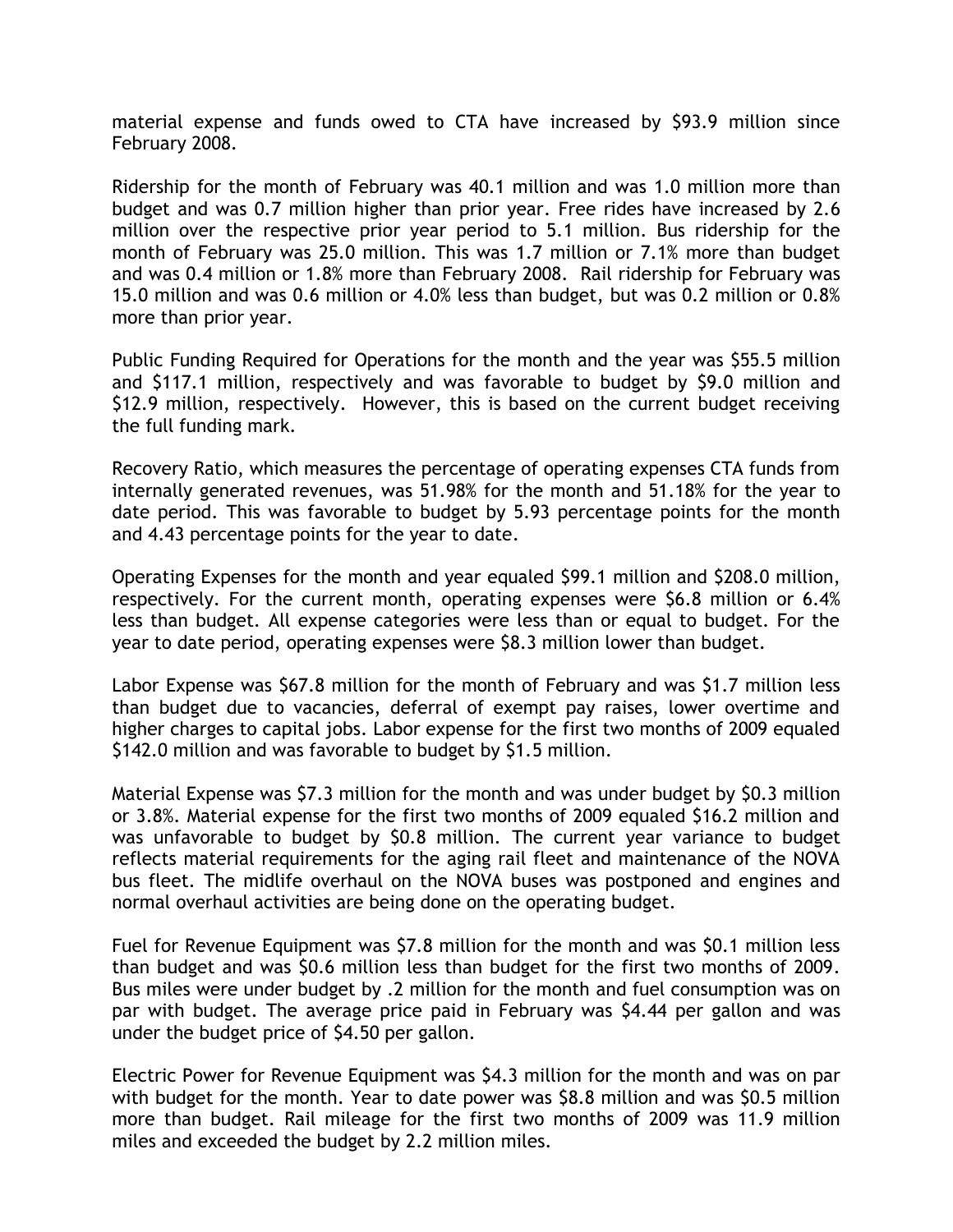Provision for Injuries and Damages Expense was \$2.5 million for the month and \$5.0 million for the year to date and was on par with budget.

Purchase of Security Services was \$2.5 million for the month and was \$0.3 million less than budget. Year to date security is \$4.9 million and was \$0.6 million less than budget.

Other Expenses equaled \$7.0 million for the month and were \$4.3 million less than budget. Year to date other expense was \$15.2 million and was \$7.0 million less than budget due to timing differences between actual and budget and lower interest expense on the pension obligation bonds.

System-Generated Revenue was \$43.7 million for the month and was \$2.2 million more than budget for the month. Year to date System-Generated Revenue was \$90.9 million and was \$4.6 million more than budget. The favorable variance was due to higher than anticipated revenue for farebox, pass and reduced fare reimbursements offset by lower non farebox revenues.

Fare Revenue was \$38.5 million for the month and was \$2.0 million more than budget. Year to date fare revenue was \$80.6 million and was \$4.3 million more than budget primarily due to a higher average fare and higher ridership. CTA implemented a fare increase that went into effect on January 1, 2009. The average fare for the current month and first two months was \$0.96 and \$1.00 per ride, respectively; this was \$0.03 and \$0.04, respectively more than budget. Average weekday revenue yield \$1.5 million compared to \$1.3 million in February 2008 -- an increase of \$0.2 million or 13.5%. Average Saturday and Sunday revenue increased to \$0.9 million and \$0.6 million, respectively, an increase of 14.7% and 26.0%, respectively.

Reduced Fare Reimbursements were \$2.0 million for the month and \$4.1 million for the first two months. The budget did not include a budget for reduced fare reimbursement for the first six months of 2009 because at the time the budget was approved the state had not restored the annual appropriation for the region to this line item.

Advertising, Charter and Concessions Revenue equaled \$2.2 million in February and \$4.5 million for the first two months. This was below budget by \$0.3 million for the month and \$0.6 million for the first two months as the budget had anticipated higher advertising and pay phone revenues than realized.

Investment Income was \$0.2 million for the month and \$0.4 million for the year to date period. This was \$0.4 million lower than budget for the current month and \$0.8 million lower for the year to date period due to lower cash balances and investment rates.

Statutory Required Contributions were \$0.0 million for the month and year to date and were on par with budget.